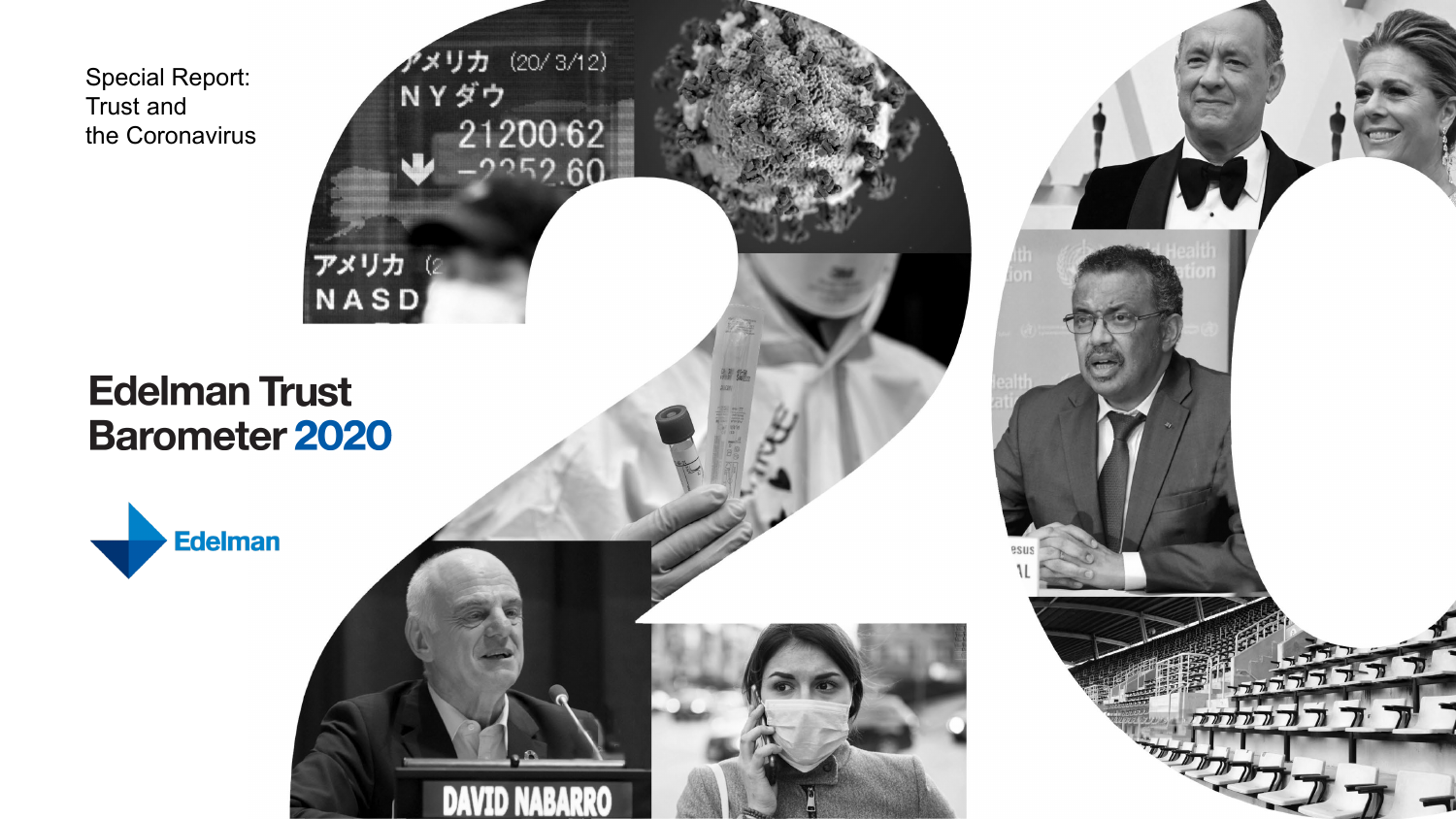**2020 Edelman Trust Barometer Special Report**

#### **Trust and the Coronavirus**

Margin of error

- 10-market global data margin of error: +/- 1.0% (N=10,000)
- Market-specific data margin of error: +/- 3.1 (N=1,000)

**10-market online Survey**

- **Brazil, Canada, France, Germany, Italy, Japan, S. Africa, S. Korea, U.K. and U.S.**
- All data is nationally representative based on age, region and gender
- 10,000 respondents (1,000 per market)

#### **Timing of Fieldwork: March 6 – March 10, 2020**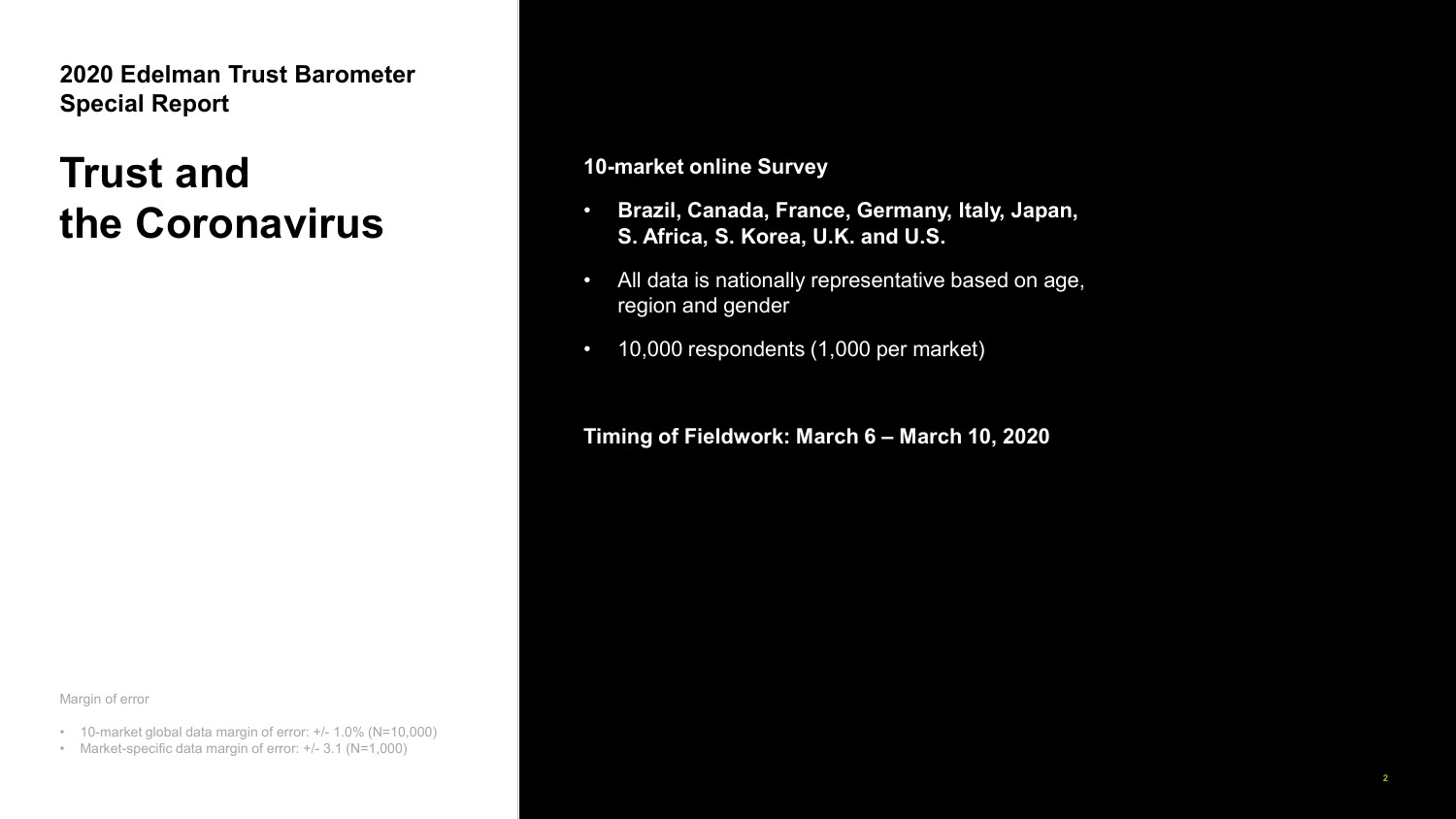# **LOOKING FOR TRUSTWORTHY INFORMATION**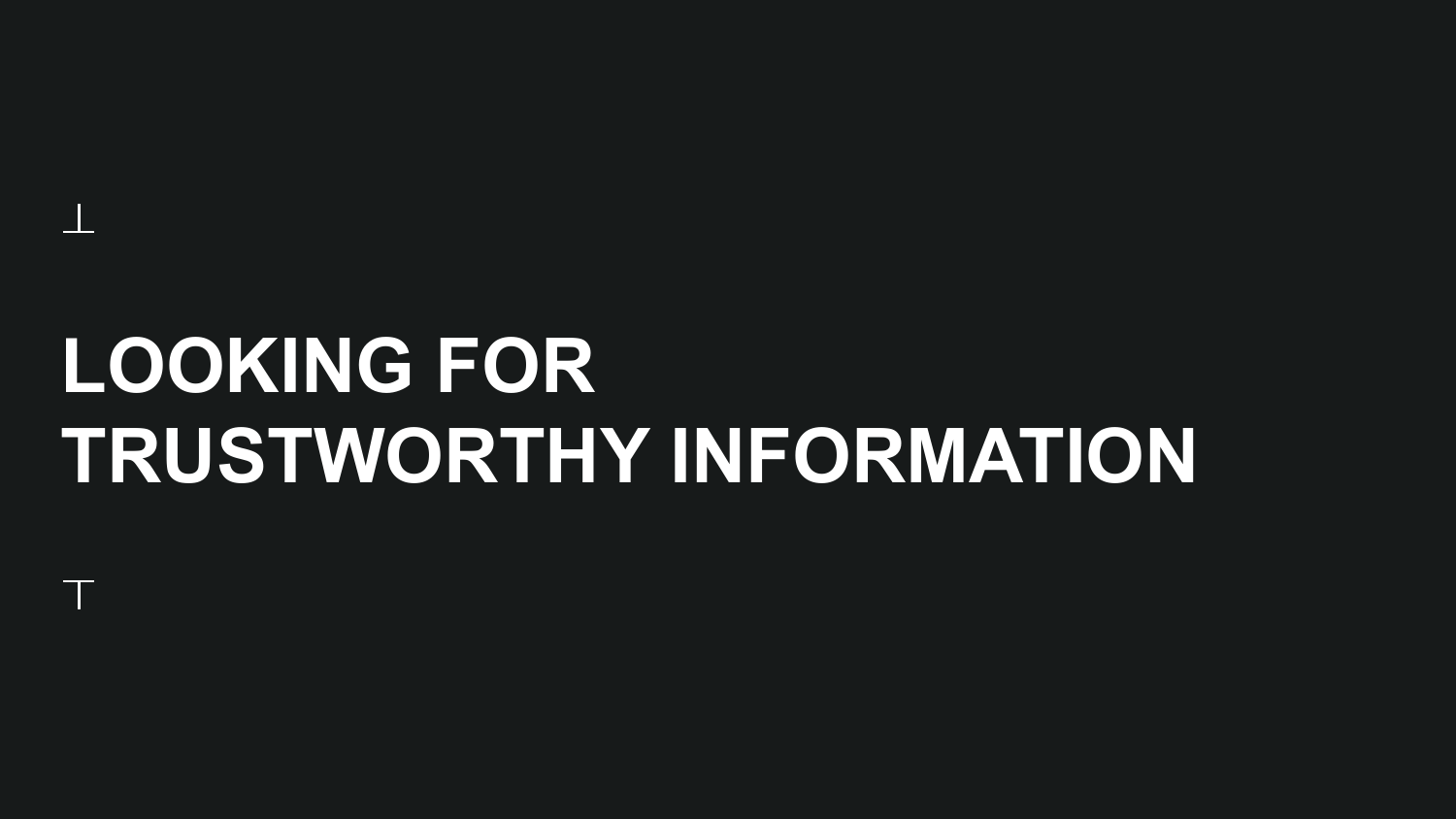## **7 IN 10 FOLLOWING CORONAVIRUS NEWS DAILY**

Percent who say they follow coronavirus news at least once a day or several times a day



2020 Edelman Trust Barometer Special Report: Trust and the Coronavirus. Q5. How often are you looking for and accessing information about the virus and how it is spreading? Question shown to those who have heard of the virus (Q1/1). 10-mkt avg. Data collected between March 6 and March 10, 2020.

Edelman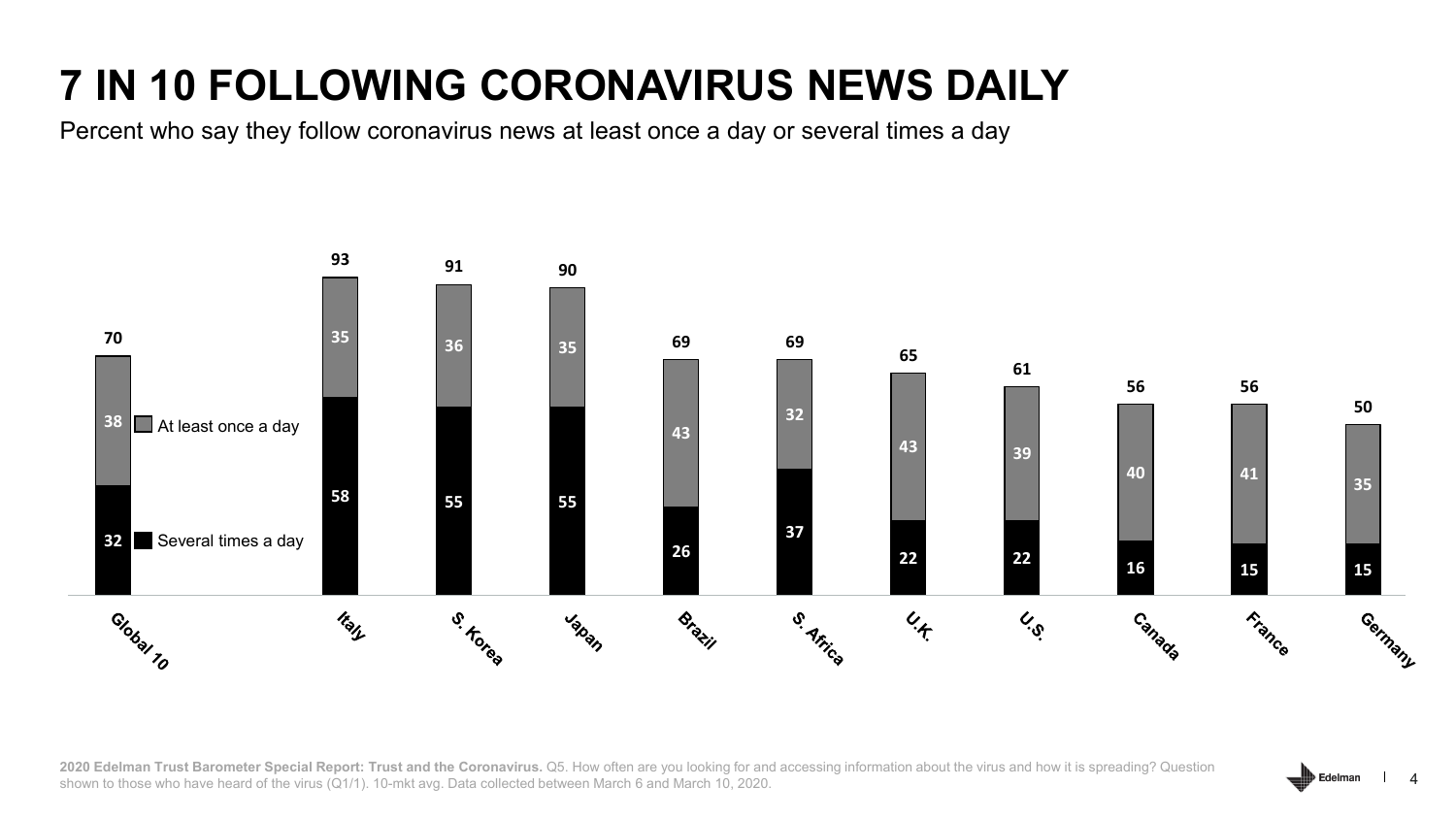## **WORRY ABOUT RELIABILITY OF CORONAVIRUS INFORMATION**

Percent who agree



It has been **difficult for me to find reliable and trustworthy information** about the virus and its effects

We need to hear **more from scientists** and less from politicians

**74%**

**45% 85%**

2020 Edelman Trust Barometer Special Report: Trust and the Coronavirus. Q3. Please indicate your level of agreement with the statements below using a nine-point scale where one means "strongly disagree" and nine means "strongly agree". 9-point scale; top 4 box, agree. Question shown to those who have heard of the virus (Q1/1). 10-mkt avg. Data collected between March 6 and March 10, 2020.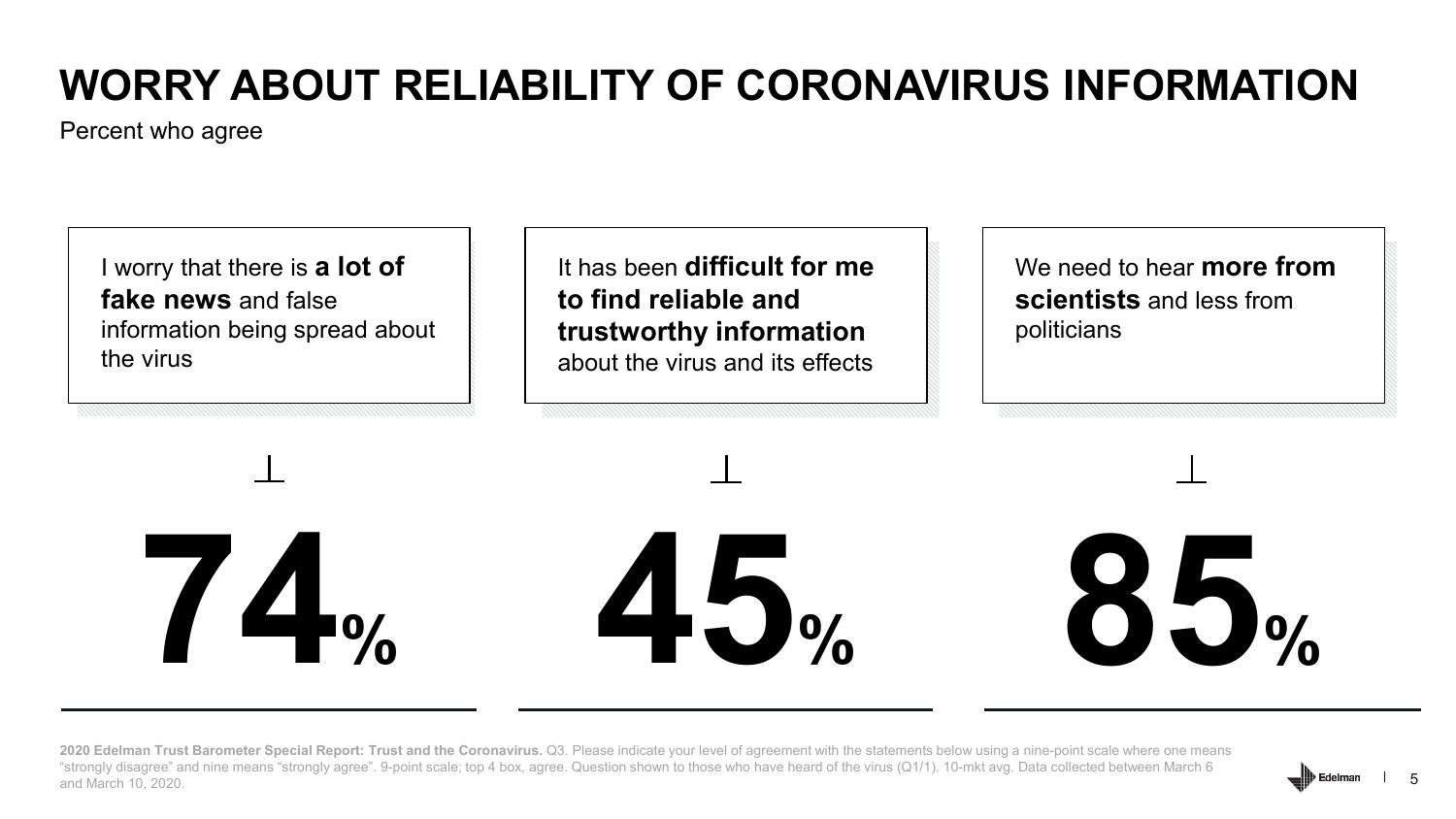#### **MAJORITY CONCERNED ABOUT POLITICIZATION OF CRISIS**

Percent who agree



2020 Edelman Trust Barometer Special Report: Trust and the Coronavirus. Q3. Please indicate your level of agreement with the statements below using a nine-point scale where one means "strongly disagree" and nine means "strongly agree". 9-point scale; top 4 box, agree. Question shown to those who have heard of the virus (Q1/1). 10-mkt avg. Data collected between March 6 and March 10, 2020.

Edelmar 6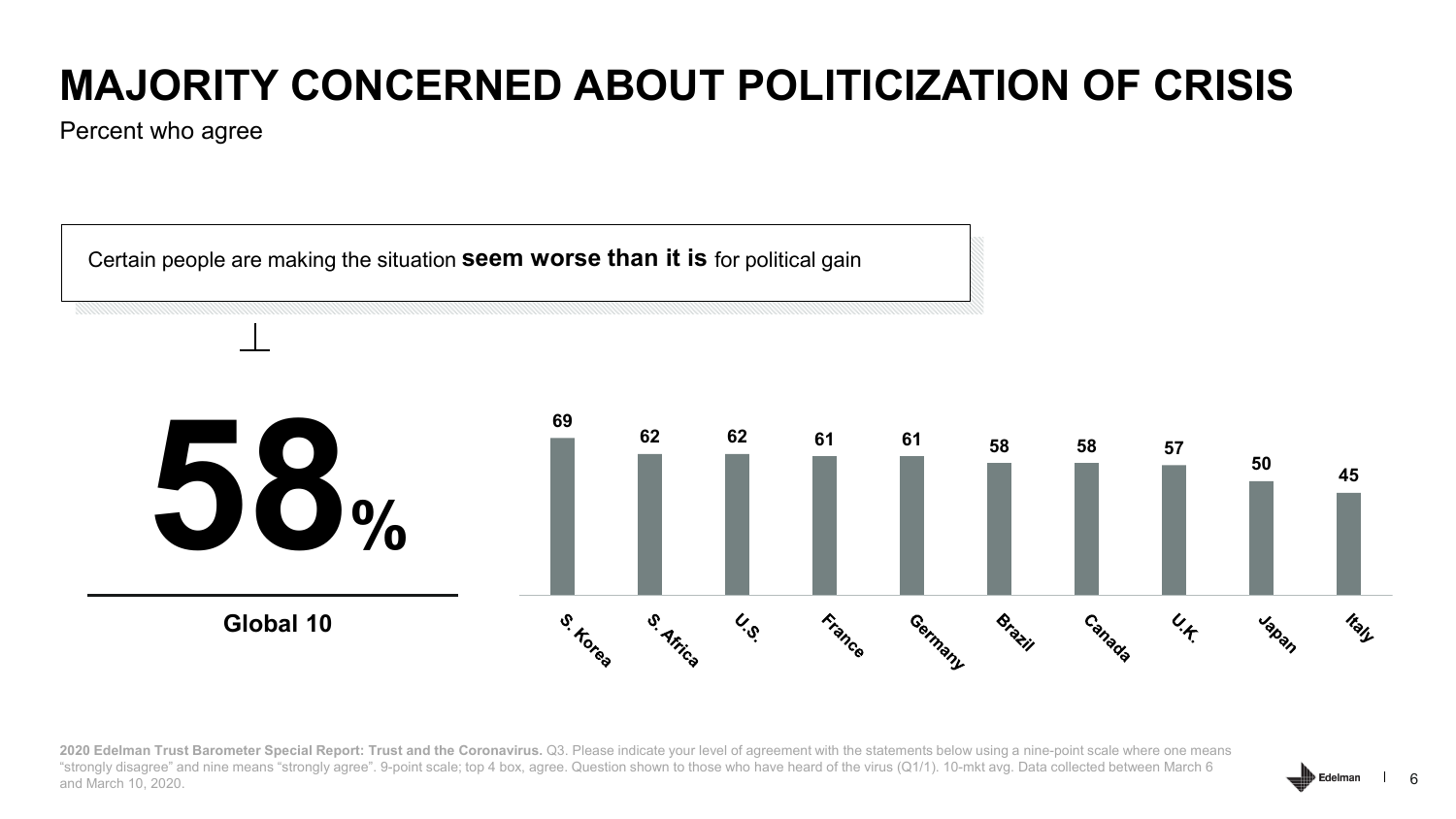#### **NEWS ORGANIZATIONS MOST-RELIED ON INFORMATION SOURCE**

Percent who are getting most of their information about the virus from each source

|                                          |    | Japan | Korea<br>ທ່ | <b>Africa</b><br>ທ່ | U.K. | Canada | Germany | <b>.S.</b><br>U.S. | <b>Brazil</b> | <b>Italy</b> | France |
|------------------------------------------|----|-------|-------------|---------------------|------|--------|---------|--------------------|---------------|--------------|--------|
| <b>Major news organizations</b>          | 64 | 73    | 73          | 67                  | 67   | 66     | 65      | 63                 | 59            | 55           | 52     |
| <b>National government sources</b>       | 40 | 41    | 50          | 36                  | 34   | 31     | 32      | 25                 | 40            | 63           | 45     |
| Social media                             | 38 | 44    | 35          | 72                  | 22   | 33     | 26      | 26                 | 64            | 32           | 21     |
| Global health organizations like the WHO | 34 | 22    | 18          | 43                  | 26   | 45     | 30      | 27                 | 46            | 46           | 36     |
| National health authorities like the CDC | 29 | 15    | 25          | 28                  | 37   | 41     | 18      | 45                 | 25            | 36           | 20     |
| My friends and family                    | 27 | 36    | 34          | 44                  | 20   | 22     | 25      | 22                 | 30            | 20           | 21     |
| <b>Local government sources</b>          | 26 | 27    | 29          | 28                  | 15   | 27     | 27      | 20                 | 31            | 33           | 21     |

Edelmar 7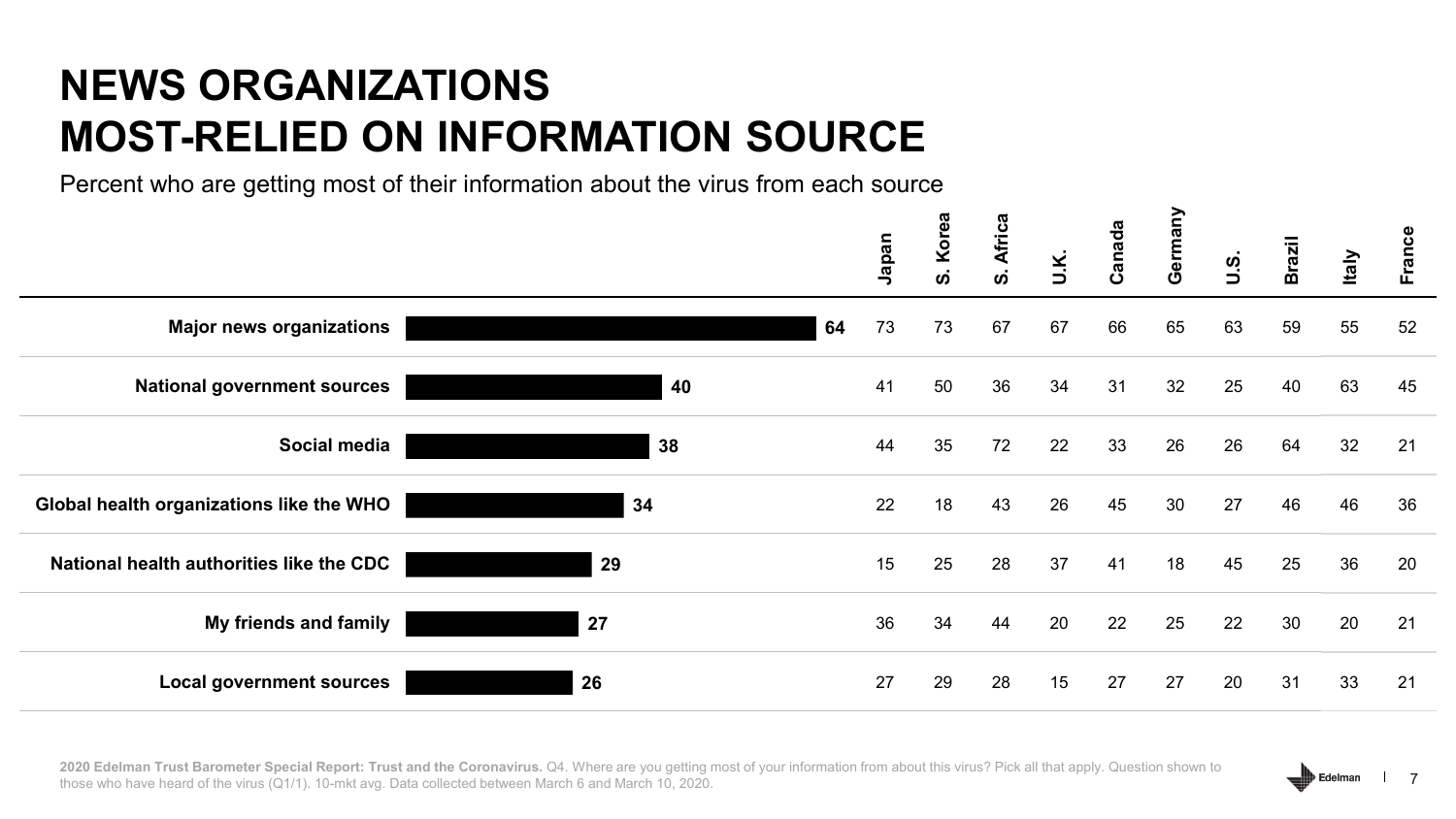#### **YOUNG ADULTS MOST LIKELY TO TURN TO SOCIAL MEDIA FOR CORONAVIRUS INFORMATION**

Percent who are getting most of their information about the virus from each source, by age



2020 Edelman Trust Barometer Special Report: Trust and the Coronavirus. Q4. Where are you getting most of your information from about this virus? Pick all that apply. Question shown to those who have heard of the virus (Q1/1). 10-mkt avg, by age. Data collected between March 6 and March 10, 2020.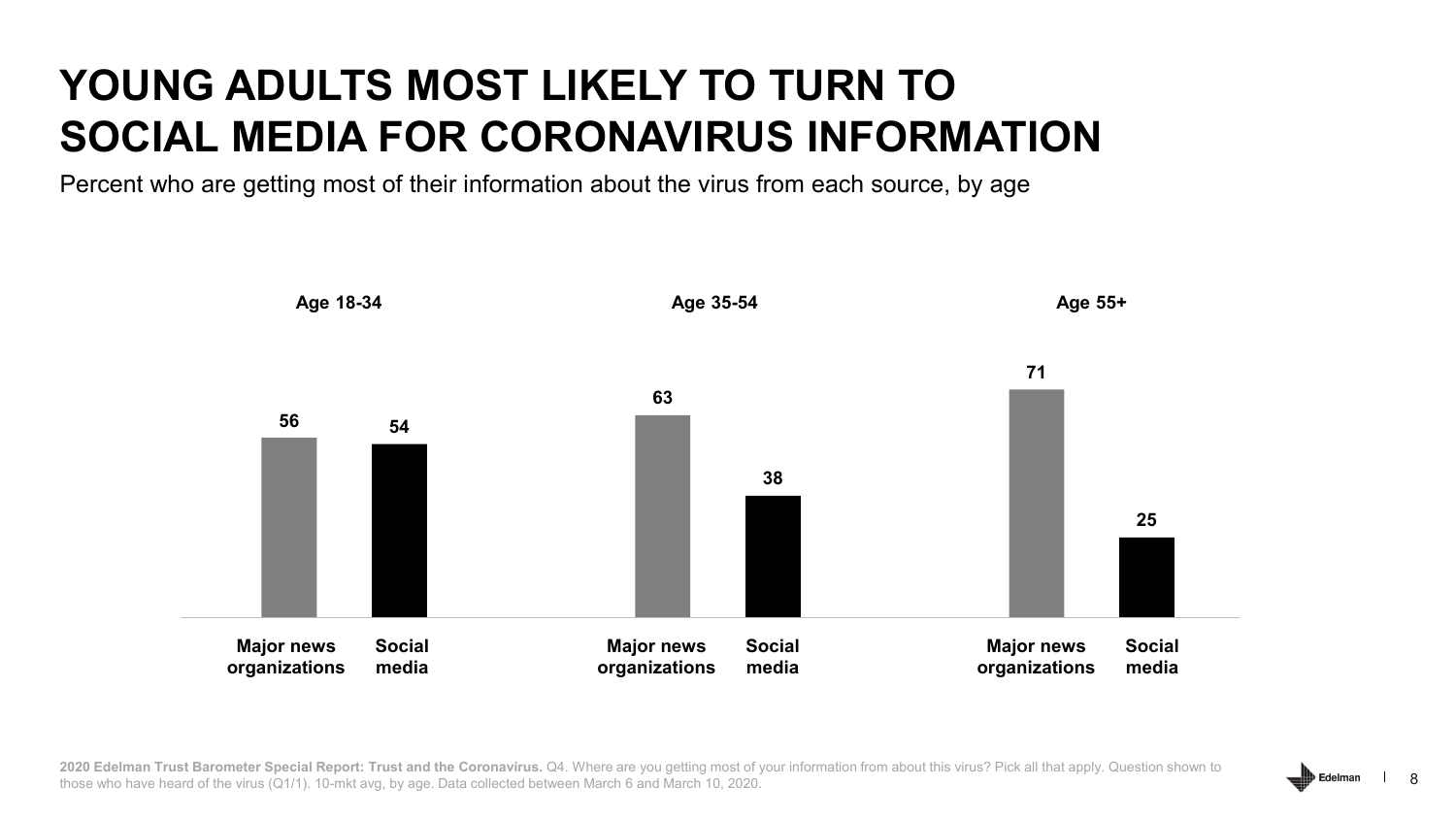#### **MOST TRUSTED SPOKESPEOPLE: SCIENTISTS, HEALTH OFFICIALS AND DOCTORS**

Percent who trust each information source to tell the truth about the virus



2020 Edelman Trust Barometer Special Report: Trust and the Coronavirus. Q13. Please indicate how much you trust each of the following sources to tell you the truth about the virus and its progression. 9-point scale; top 4 box; trust. Question shown to those who have heard of the virus (Q1/1). 10-mkt avg. "My employer CEO," "HR executive," "Sr. executives," and "Co-workers" were only asked of those employed (Q43/1). Data collected between March 6 and March 10, 2020.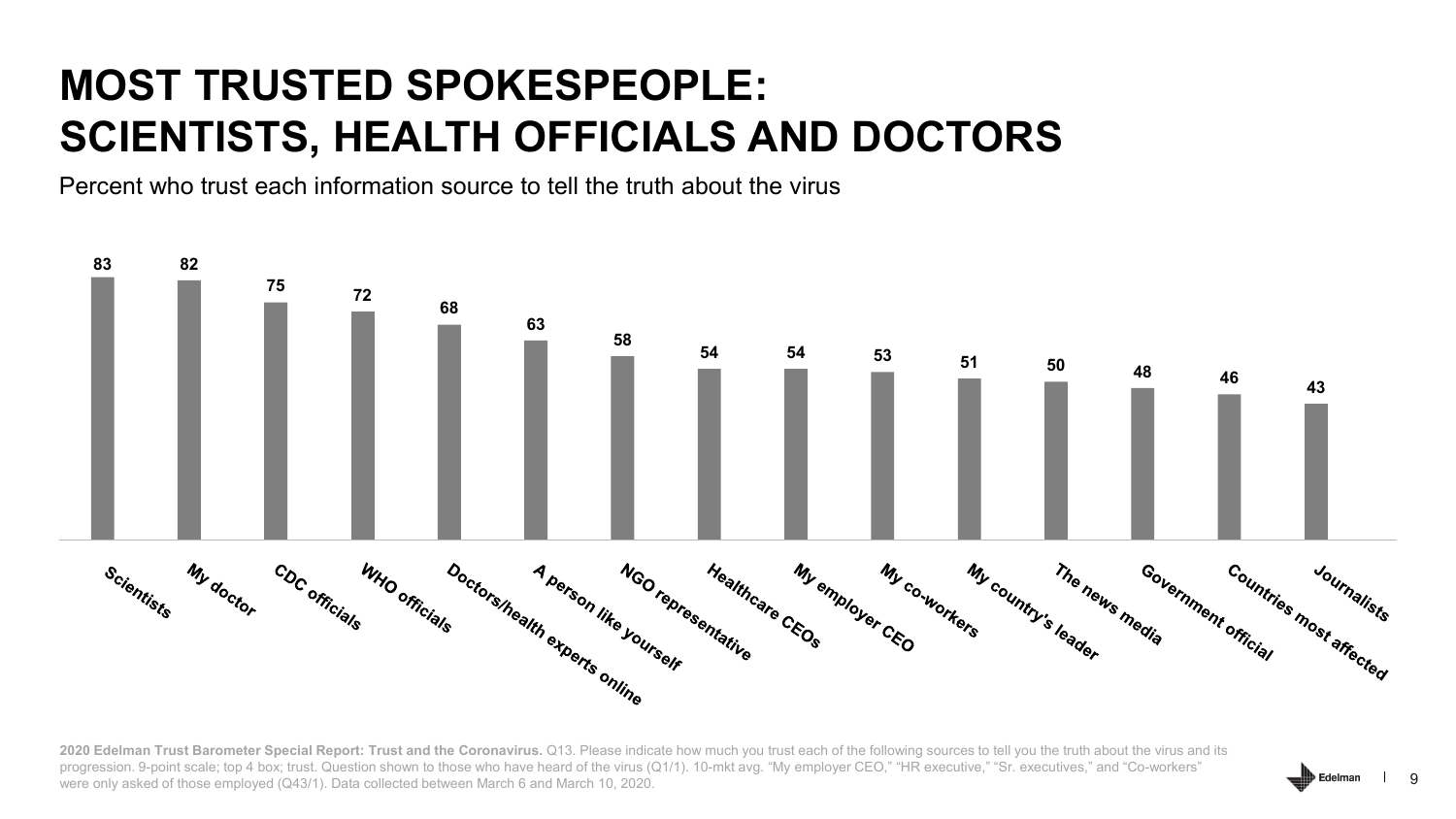### **WANT REGULAR GUIDANCE FROM HEALTH AUTHORITIES**

Percent who believe government and health authorities should be sharing information about each with the public on a regular basis



**2020 Edelman Trust Barometer Special Report: Trust and the Coronavirus.** Q7. Which of the following information about the coronavirus should the government and health authorities be sharing with the public on a regular basis? Pick all that apply. Question shown to those who have heard of the virus (Q1/1). 10-mkt avg. "All of the above" responses were added to each item. Data collected between March 6 and March 10, 2020.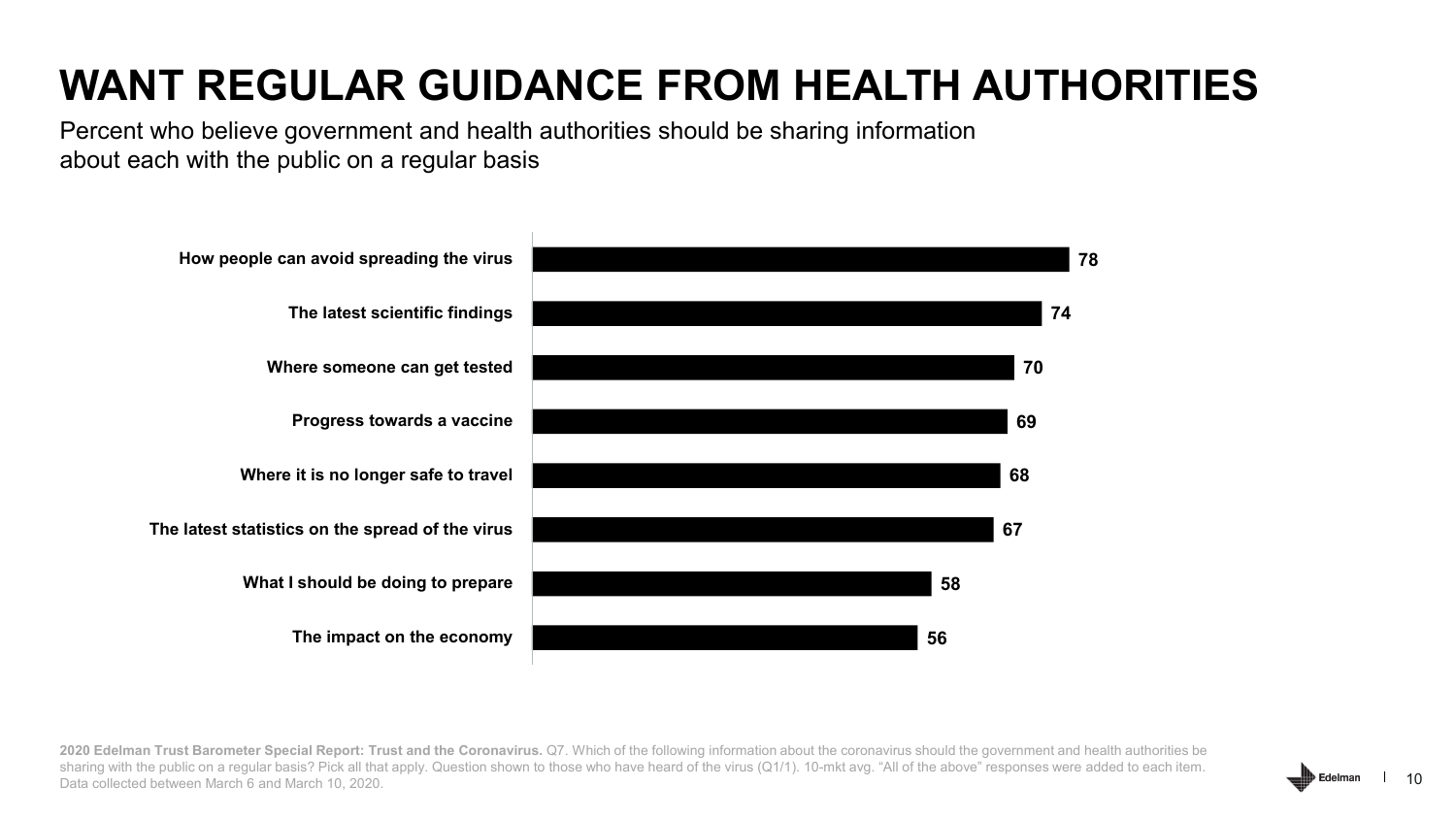#### **EMPLOYERS BELIEVED MOST READILY**

Percent who report they believe coronavirus information from each source



**2020 Edelman Trust Barometer Special Report: Trust and the Coronavirus.** Q14. When you see a new piece of information about coronavirus in each of the following places, how many times do you need to see it or hear repeated before you believe it is really true? Question shown to those who have heard of the virus (Q1/1). "Once or twice" is a sum of codes 2 and 3. 10-mkt avg. "Employer communications" was only asked of those employed (Q43/1). Data collected between March 6 and March 10, 2020.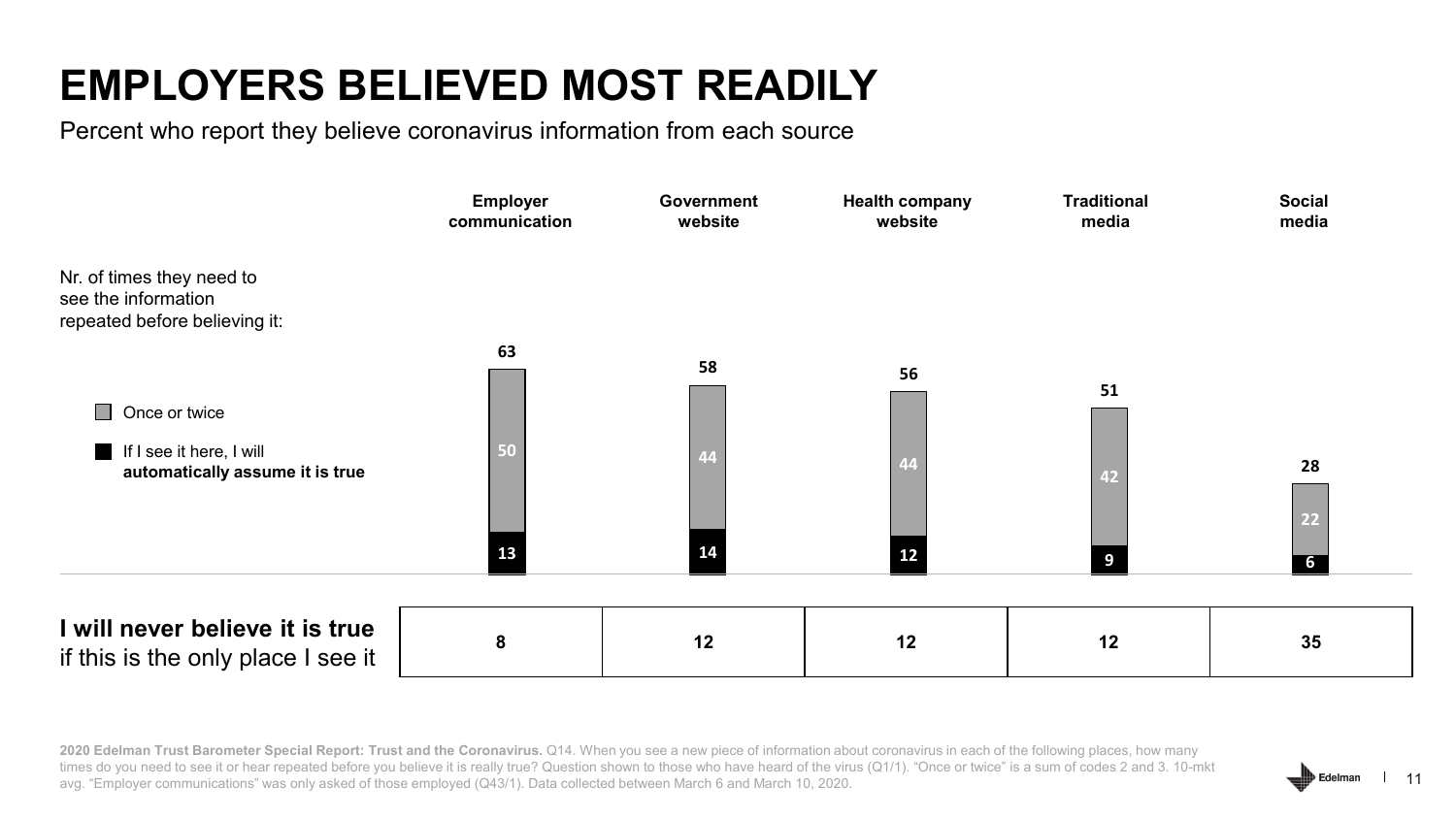# **A CRITICAL ROLE FOR BUSINESS**

 $\Box$ 

T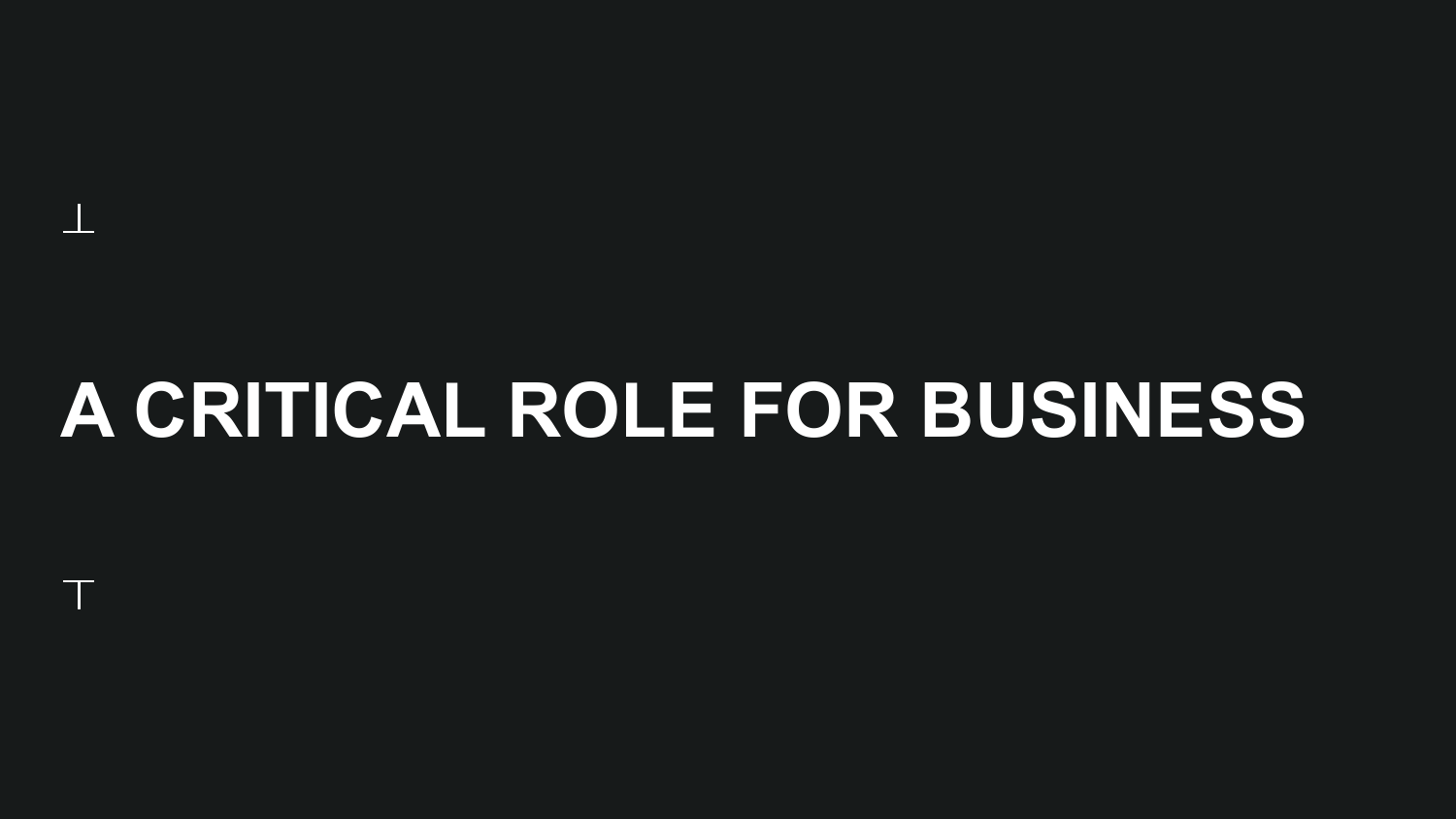#### **MY EMPLOYER SEEN AS BETTER PREPARED THAN MY COUNTRY**

Percent who say each is well-prepared for the viral outbreak



2020 Edelman Trust Barometer Special Report: Trust and the Coronavirus. Q3. Please indicate your level of agreement with the statements below using a nine-point scale where one means "strongly disagree" and nine means "strongly agree". 9-point scale; top 4 box, agree. Question shown to those who have heard of the virus (Q1/1). 10-mkt avg. "My employer" was only asked of those employed (Q43/1). Data collected between March 6 and March 10, 2020.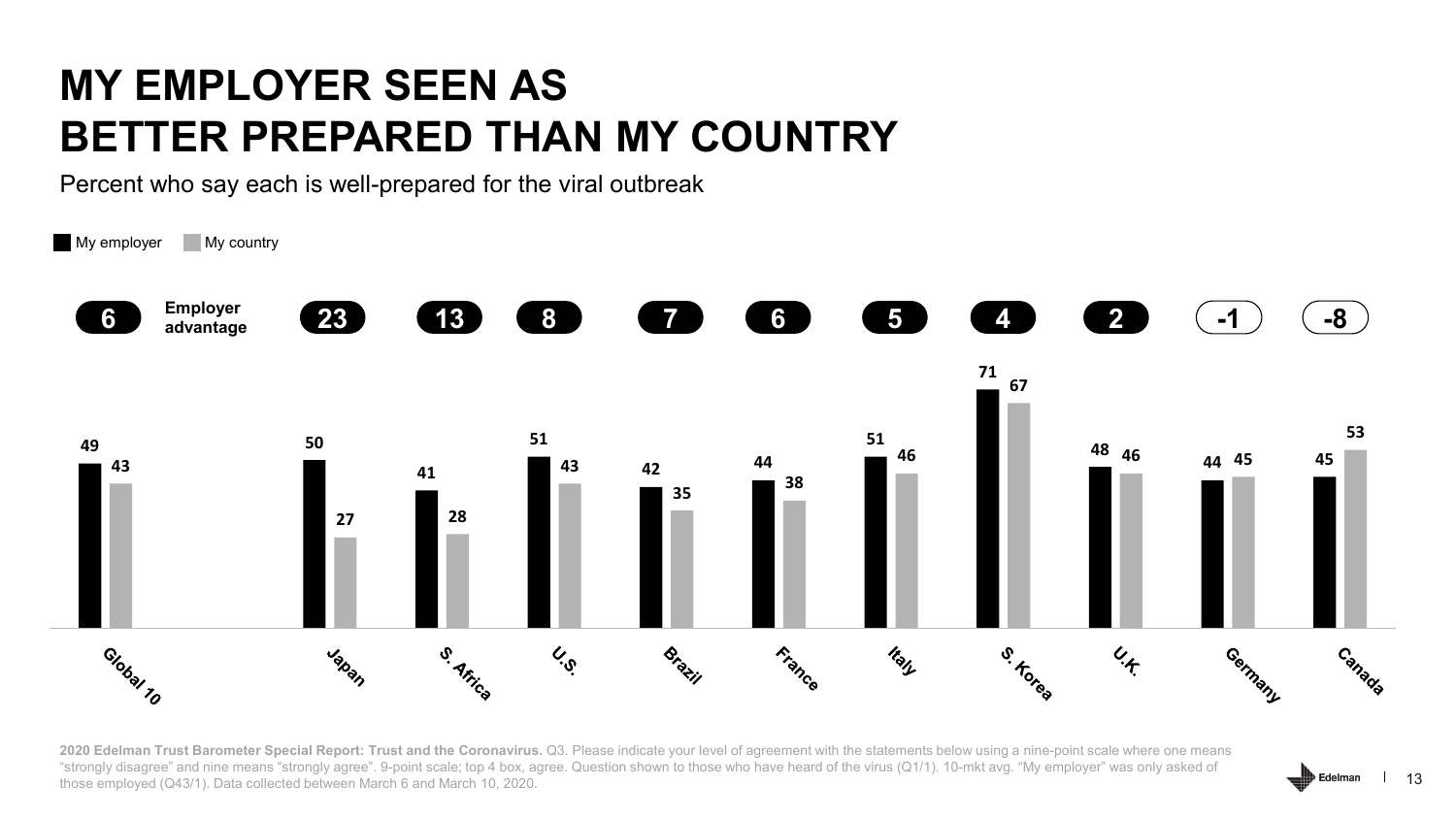#### **AFTER HEALTH AUTHORITIES, EMPLOYERS MOST TRUSTED TO RESPOND EFFECTIVELY**

Percent who trust each to respond effectively and responsibly to the coronavirus outbreak



2020 Edelman Trust Barometer Special Report: Trust and the Coronavirus. Q11. Please indicate how much you trust each of the following to respond effectively and responsibly to the coronavirus outbreak. 9-point scale; top 4 box, trust. Question shown to those who have heard of the virus (Q1/1). 10-mkt avg. "My employer" was only asked of those employed (Q43/1). Data collected between March 6 and March 10, 2020.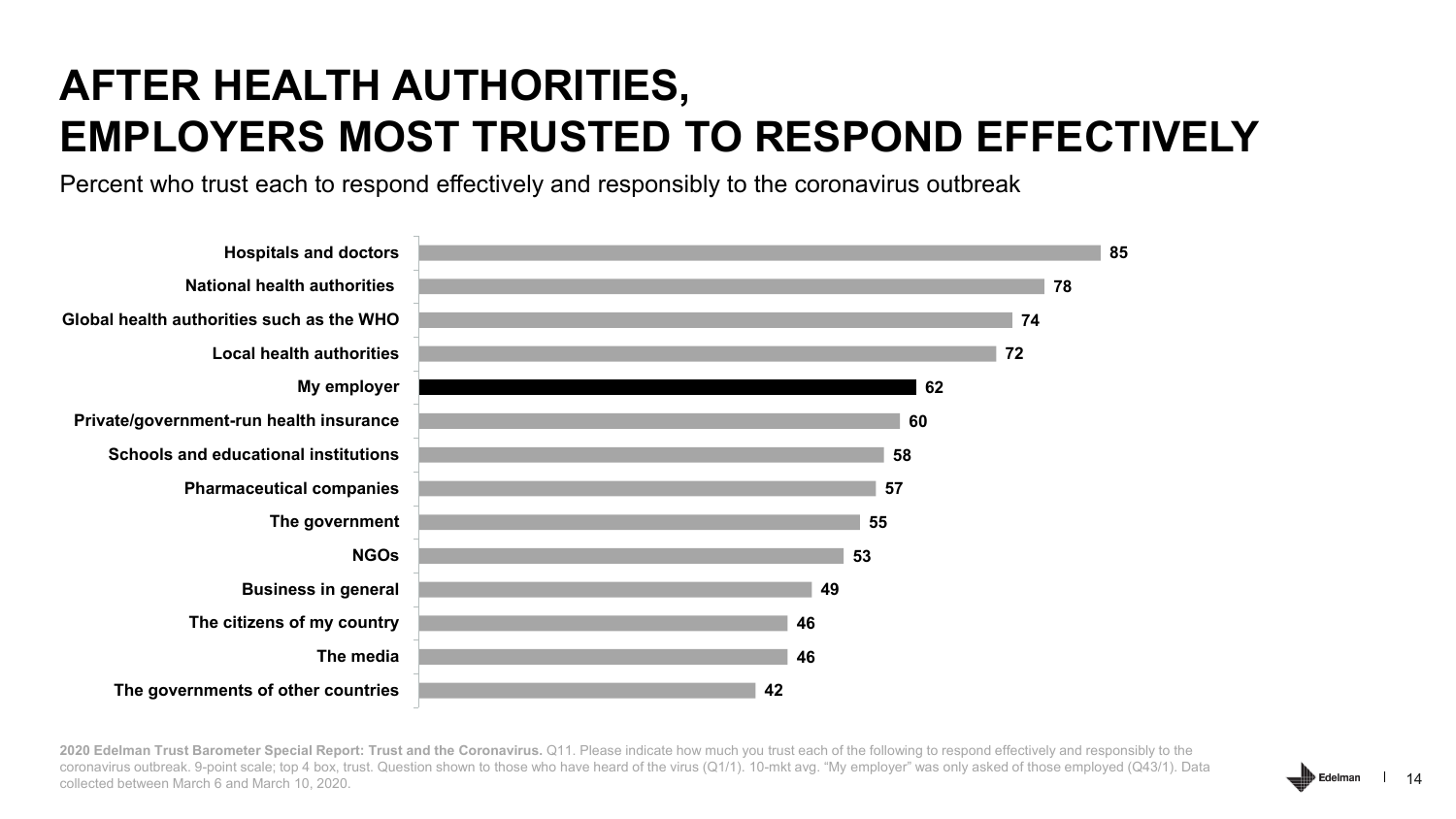#### **MAJORITY TRUST EMPLOYERS TO TAKE RESPONSIBLE ACTION**

Percent who trust their employer to respond effectively and responsibly to the coronavirus outbreak



2020 Edelman Trust Barometer Special Report: Trust and the Coronavirus. Q11. Please indicate how much you trust each of the following to respond effectively and responsibly to the coronavirus outbreak. 9-point scale; top 4 box, trust. Question shown to those who have heard of the virus (Q1/1). 10-mkt avg. "My employer" was only asked of those employed (Q43/1). Data collected between March 6 and March 10, 2020.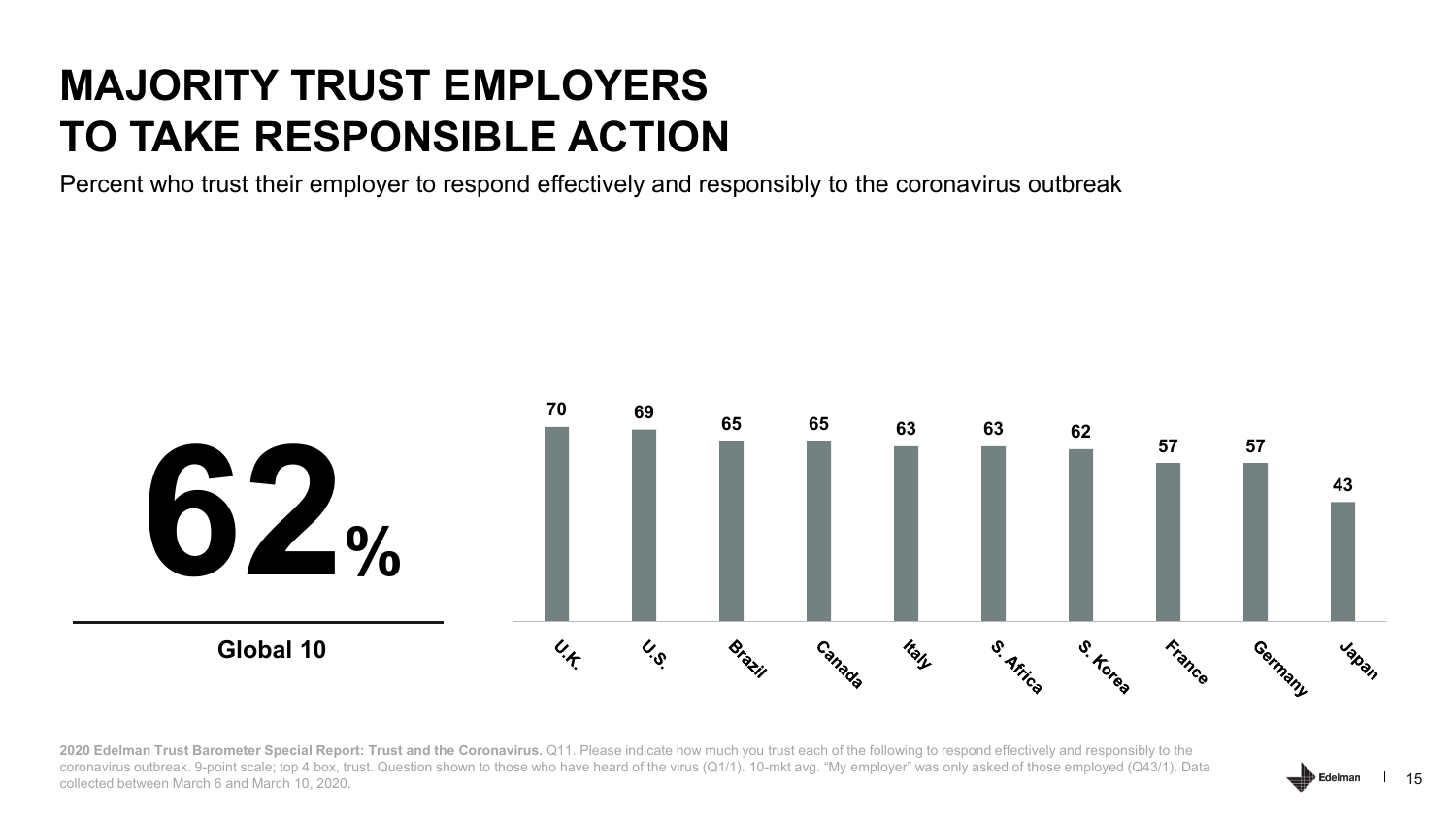#### **GOVERNMENT SEEN AS FAR MORE EFFECTIVE WHEN PARTNERED WITH BUSINESS**

Percent who trust each the most to effectively lead efforts to combat the virus

|                                                          | Global 10  | Germany | <b>Brazil</b> | <b>Italy</b>   | S. Africa      | Canada     | <b>U.S.</b> | Japan | U.K.           | <b>France</b> | S. Korea       |
|----------------------------------------------------------|------------|---------|---------------|----------------|----------------|------------|-------------|-------|----------------|---------------|----------------|
| <b>Business alone</b>                                    | $\sqrt{5}$ | 4       | $\,6\,$       | $\mathfrak{B}$ | $\overline{7}$ | $\sqrt{3}$ | $\bf 8$     | 7     | $\overline{2}$ | 4             | $\overline{5}$ |
| Government alone                                         | 20         | 11      | 19            | 21             | 15             | 22         | 13          | 15    | 23             | 17            | 42             |
| Government and business<br>working together<br>as a team | O,         | 62      | 59            | 54             | 49             | 42         | 41          | 40    | 39             | 34            | 26             |

**2020 Edelman Trust Barometer Special Report: Trust and the Coronavirus.** Q6. Who do you trust most to effectively lead the efforts in your country to combat the coronavirus and its spread? Question shown to those who have heard of the virus (Q1/1). 10-mkt avg. Data collected between March 6 and March 10, 2020.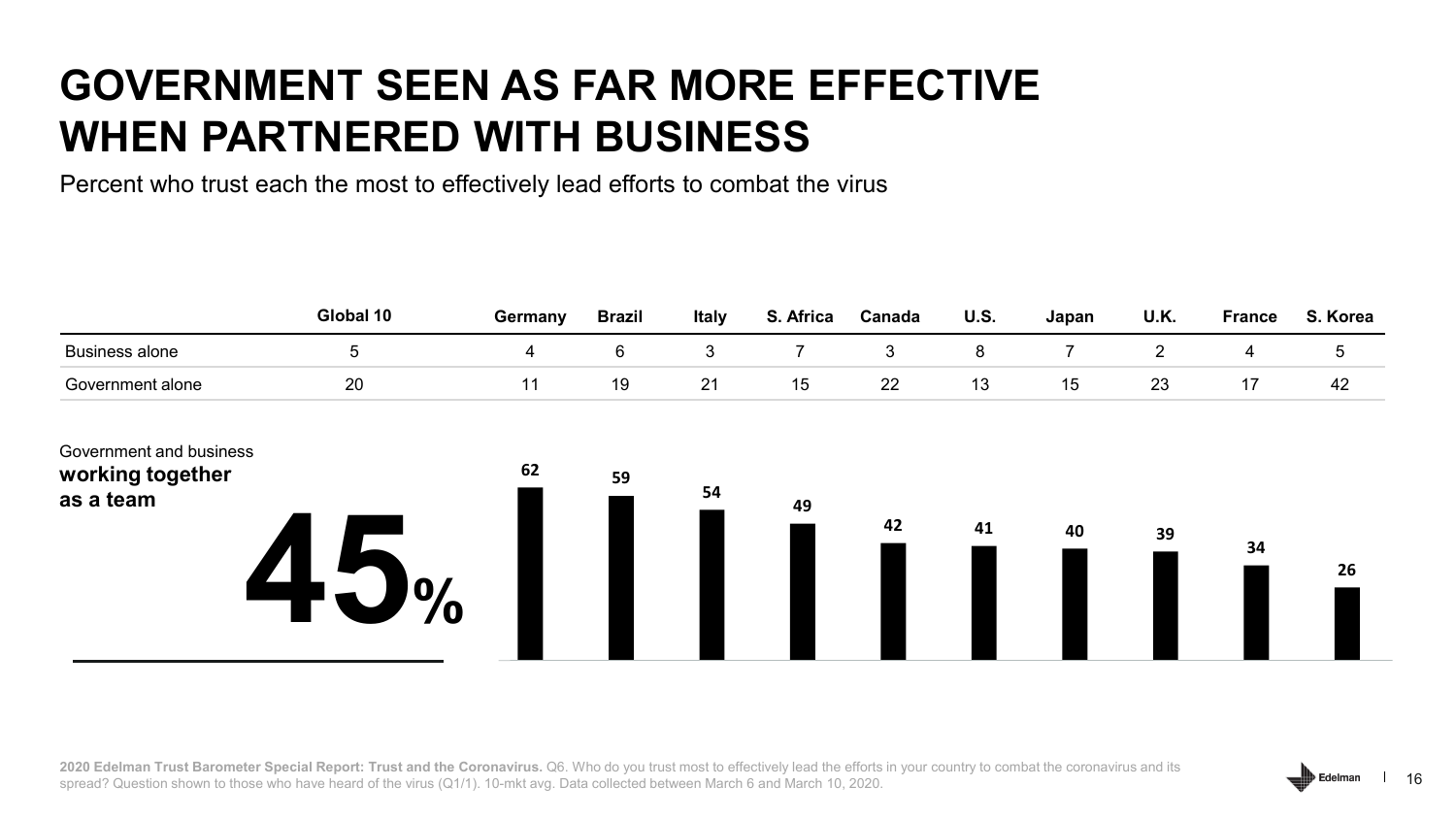#### **BUSINESS MUST ACT TO PROTECT EMPLOYEES AND LOCAL COMMUNITY**

Percent who agree

Businesses have a responsibility to ensure their employees are protected from the virus in the workplace *and* that their employees do not spread the virus into the community



2020 Edelman Trust Barometer Special Report: Trust and the Coronavirus. Q3. Please indicate your level of agreement with the statements below using a nine-point scale where one means "strongly disagree" and nine means "strongly agree". 9-point scale; top 4 box, agree. Question shown to those who have heard of the virus (Q1/1). 10-mkt avg. Data shown is a net of those that agreed with r5 and r6. Data collected between March 6 and March 10, 2020.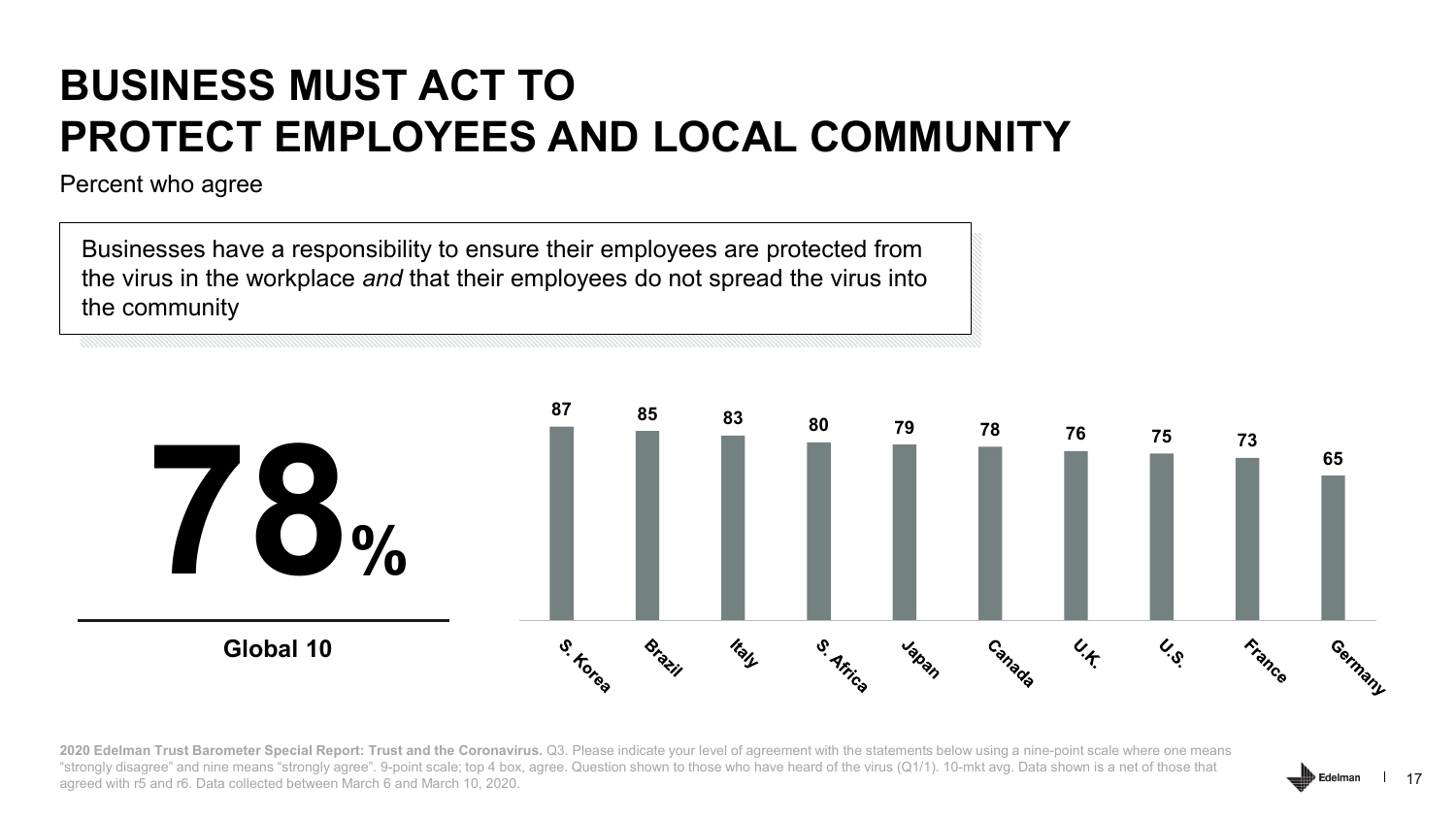### **EMPLOYERS EXPECTED TO ADAPT OPERATIONS**

Percent who expect their employer to take each action



2020 Edelman Trust Barometer Special Report: Trust and the Coronavirus. Q15. Which of the following do you expect your employer to do in response to the virus? Pick all that apply. Question shown to those who have heard of the virus and are employees (Q1/1 AND Q43/1). 10-mkt avg. Employees who expect employer to make changes to operations is a net of r11-r15. Data collected between March 6 and March 10, 2020.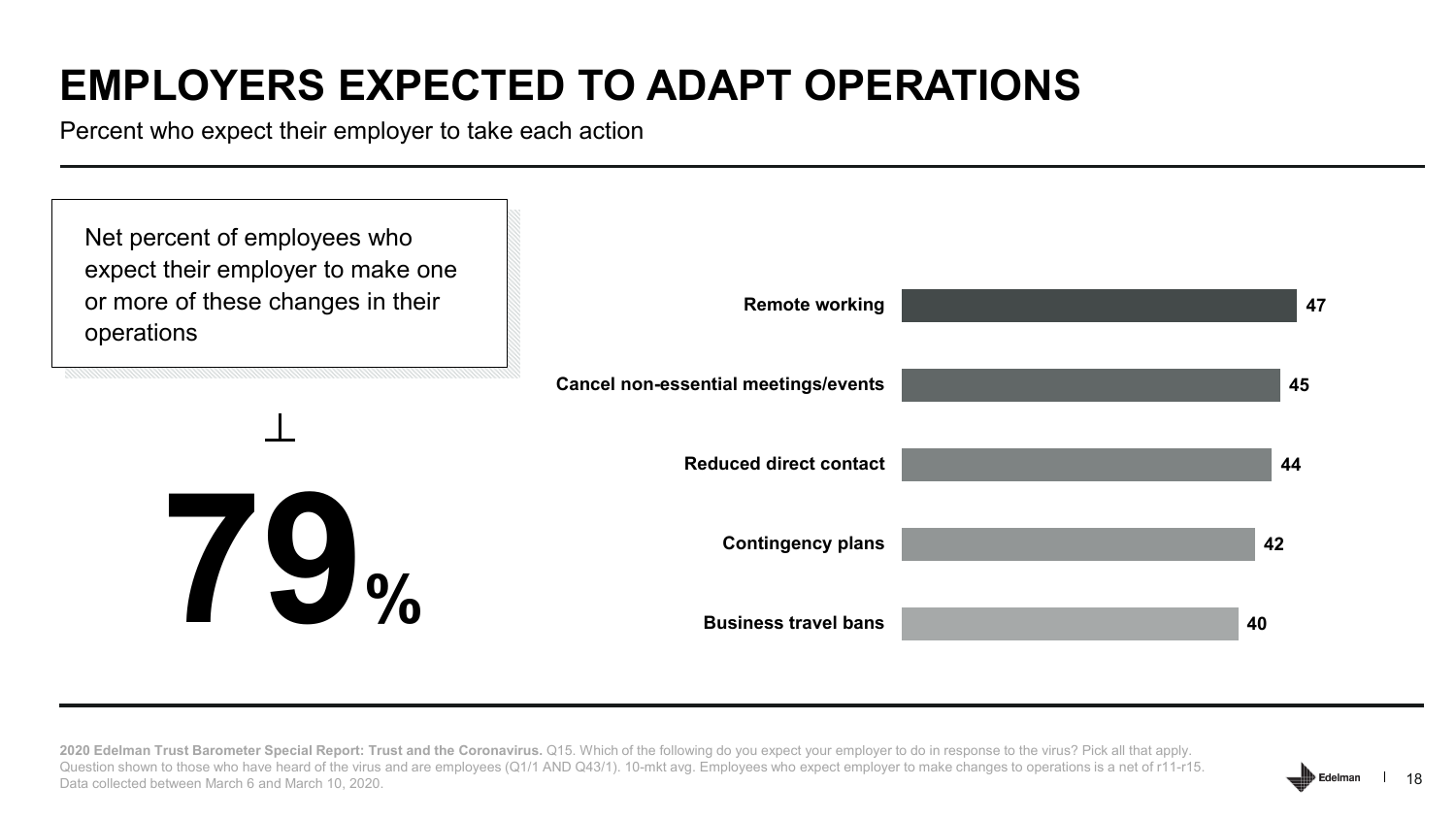### **EMPLOYERS EXPECTED TO ADAPT HR POLICIES**

Percent who expect their employer to take each action



**2020 Edelman Trust Barometer Special Report: Trust and the Coronavirus.** Q15. Which of the following do you expect your employer to do in response to the virus? Pick all that apply. Question shown to those who have heard of the virus and are employees (Q1/1 AND Q43/1). 10-mkt avg. Employees who expect employer to make HR policy changes is a net of r7-r10. Data collected between March 6 and March 10, 2020.

19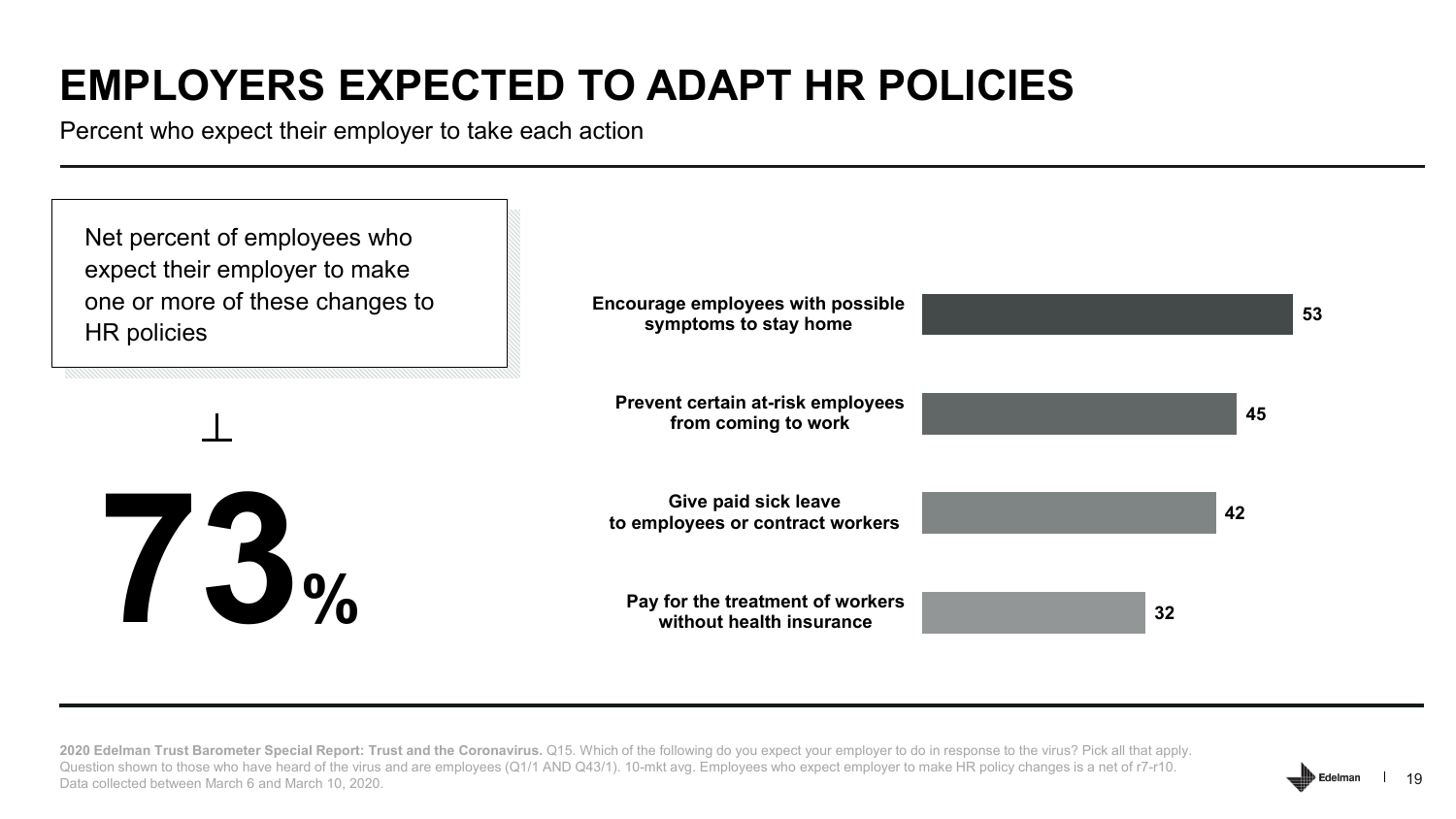### **LOOKING FOR DAILY UPDATES FROM MY EMPLOYER**

Percent who say they want their employer to update information about the virus at least once a day or several times a day



2020 Edelman Trust Barometer Special Report: Trust and the Coronavirus. Q10. How often would you like to be updated on the information you just indicated your employer should be sharing? Question shown to those who are aware of the virus and are employees and listed information their employer should be sharing (Q1/1 AND Q43/1 AND Q9/1-14,16). 10-mkt avg. Data collected between March 6 and March 10, 2020.

Edelman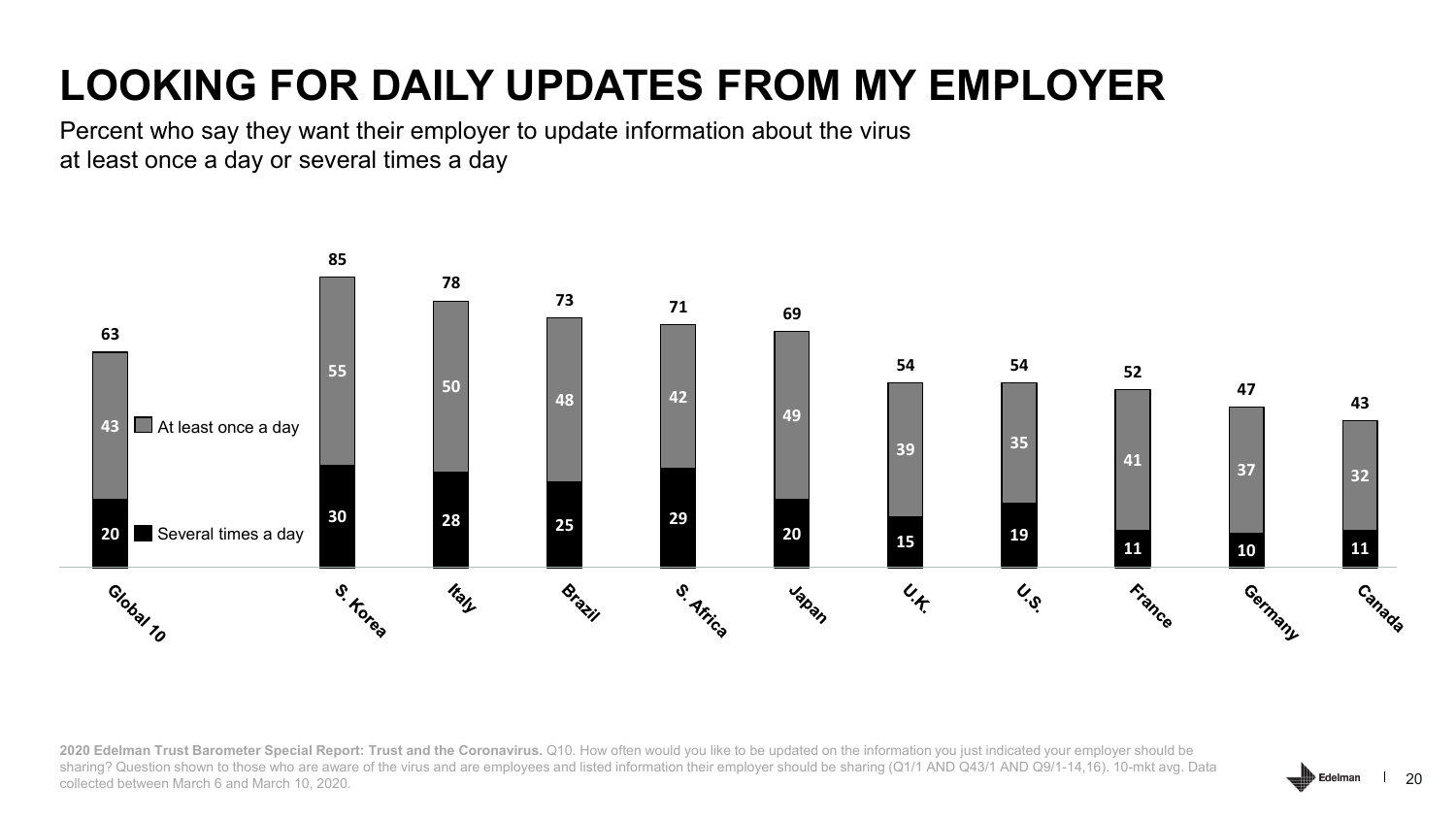#### **EMPLOYER COMMUNICATIONS: EMPLOYEE SAFETY MORE CRITICAL THAN BUSINESS IMPACT**

Percent who say employers should be sharing each kind of information with employees on a regular basis



2020 Edelman Trust Barometer Special Report: Trust and the Coronavirus. Q9. Which of the following information about the coronavirus should your employer be sharing with their employees on a regular basis? Pick all that apply. Question shown to those who have heard of the virus and are employees (Q1/1 AND Q43/1). 10-mkt avg. "All of the above" responses were added to each item. Data collected between March 6 and March 10, 2020.

21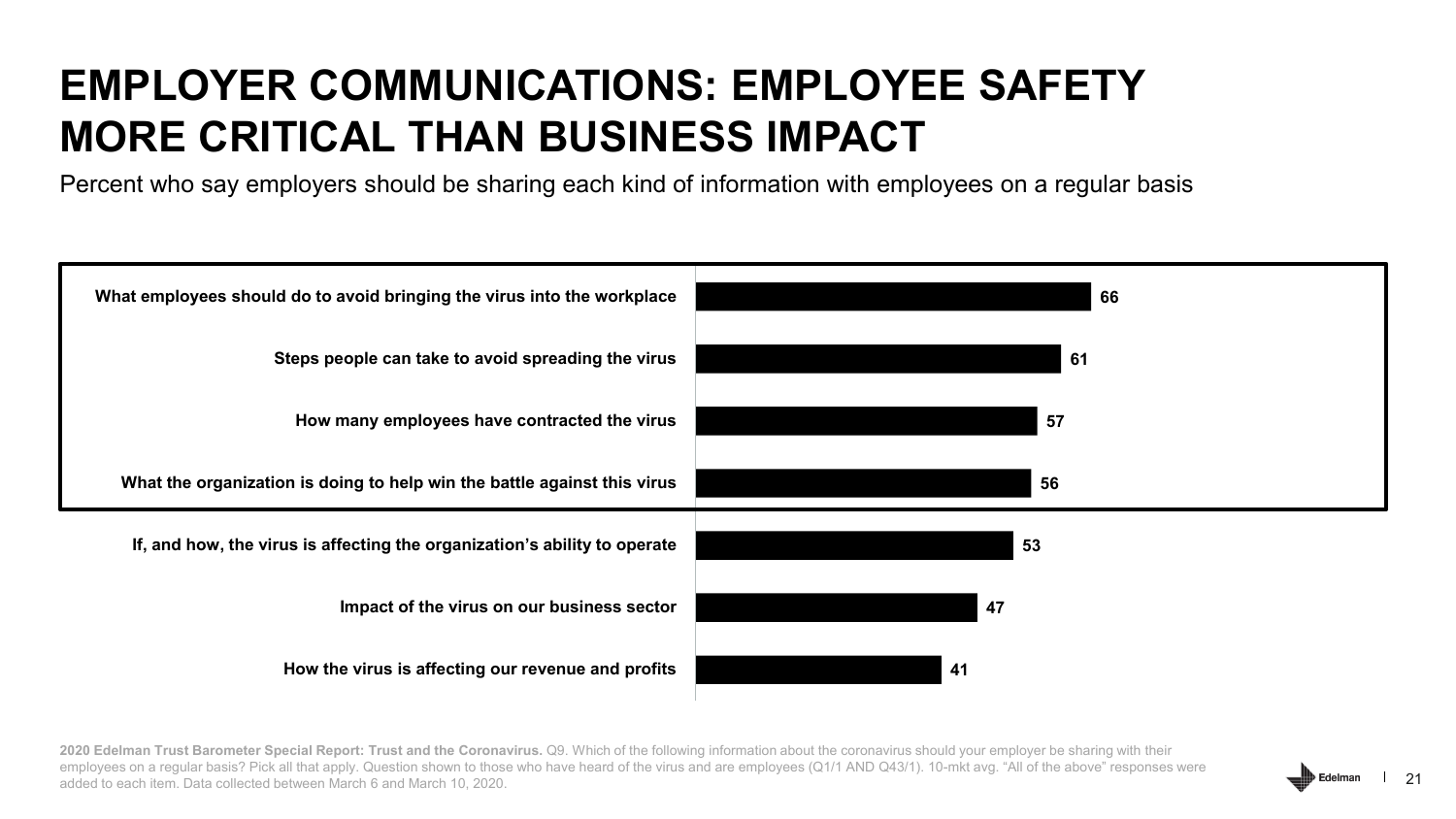#### **EMPLOYERS EXPECTED TO BE A CONDUIT FOR RELIABLE INFORMATION ABOUT THE VIRUS**

Percent who say employers should be sharing each kind of information with employees on a regular basis



**2020 Edelman Trust Barometer Special Report: Trust and the Coronavirus.** Q9. Which of the following information about the coronavirus should your employer be sharing with their employees on a regular basis? Pick all that apply. Question shown to those who have heard of the virus and are employees (Q1/1 AND Q43/1). 10-mkt avg. "All of the above" responses were added to each item. Data collected between March 6 and March 10, 2020.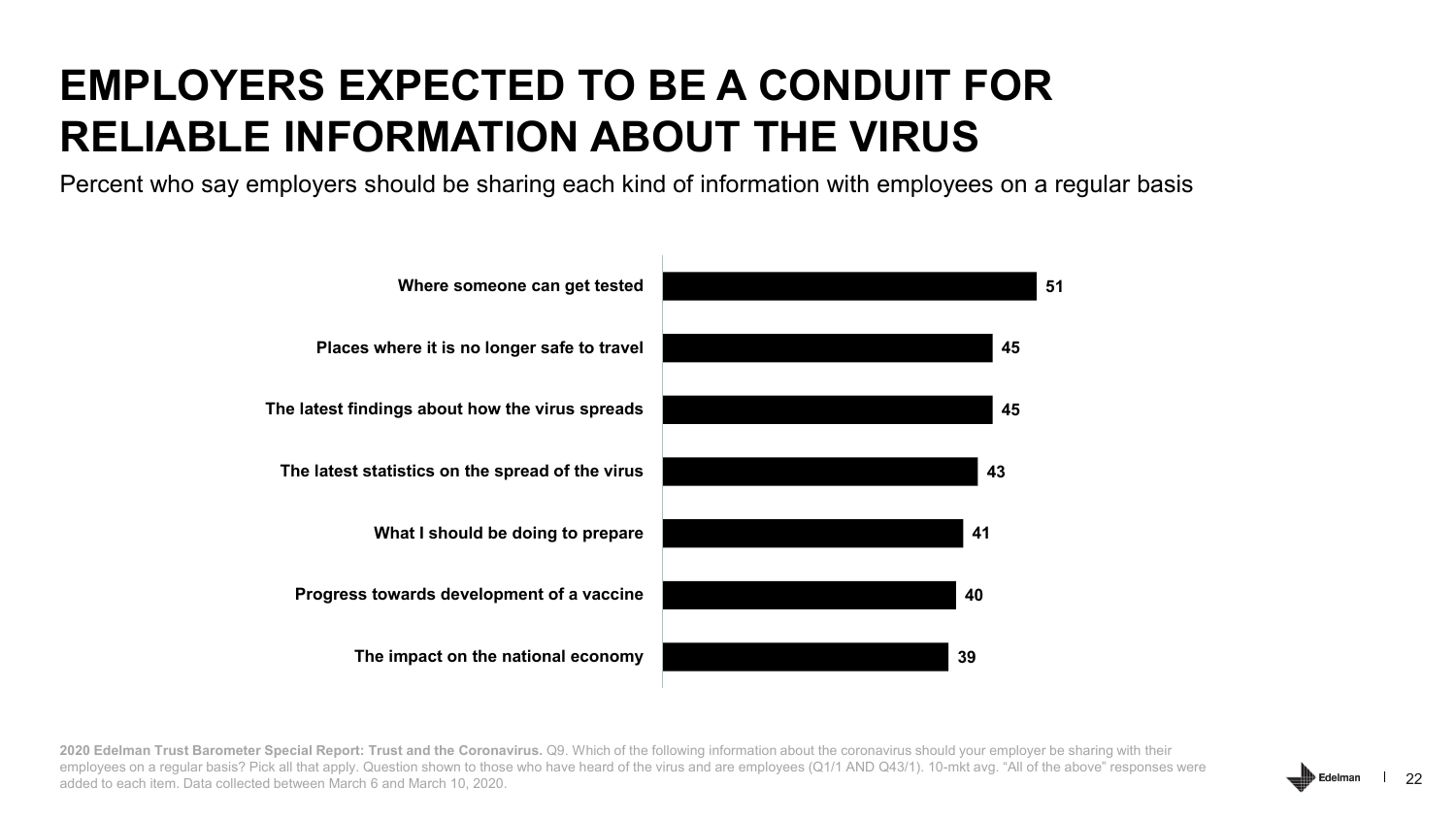#### **EMPLOYERS EXPECTED TO USE ALL CHANNELS TO COMMUNICATE ABOUT THE VIRUS**

Percent who prefer employers use each channel to communicate about the virus



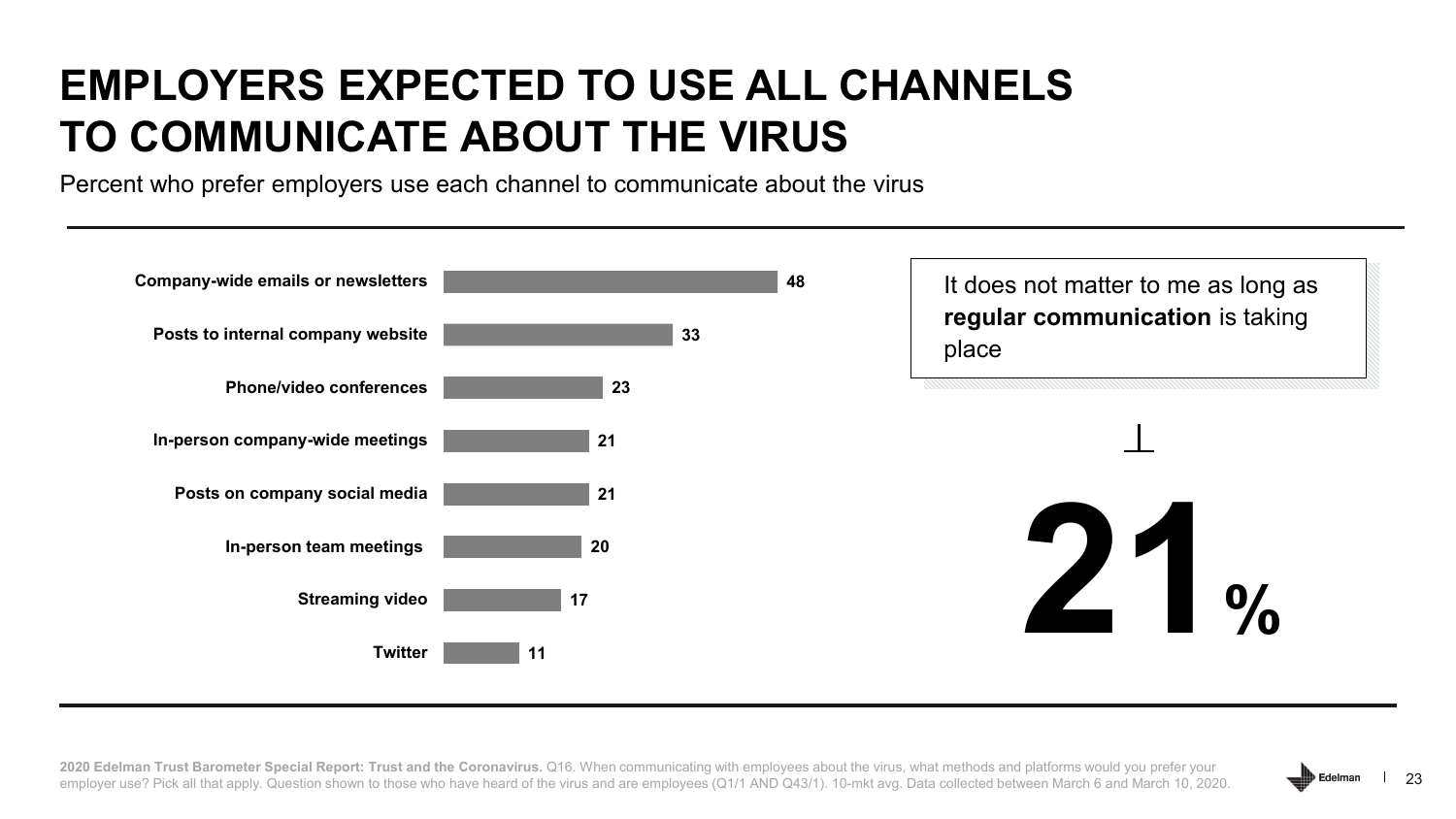#### **MAINTAINING TRUST DURING THE CORONAVIRUS CRISIS**

**Business and government must partner to respond effectively**

#### **2.**

**Take steps to protect employees, customers and the local community**

#### **3.**

**Communicate trustworthy information daily**

#### **4.**

**Leverage scientists and other authoritative spokespeople**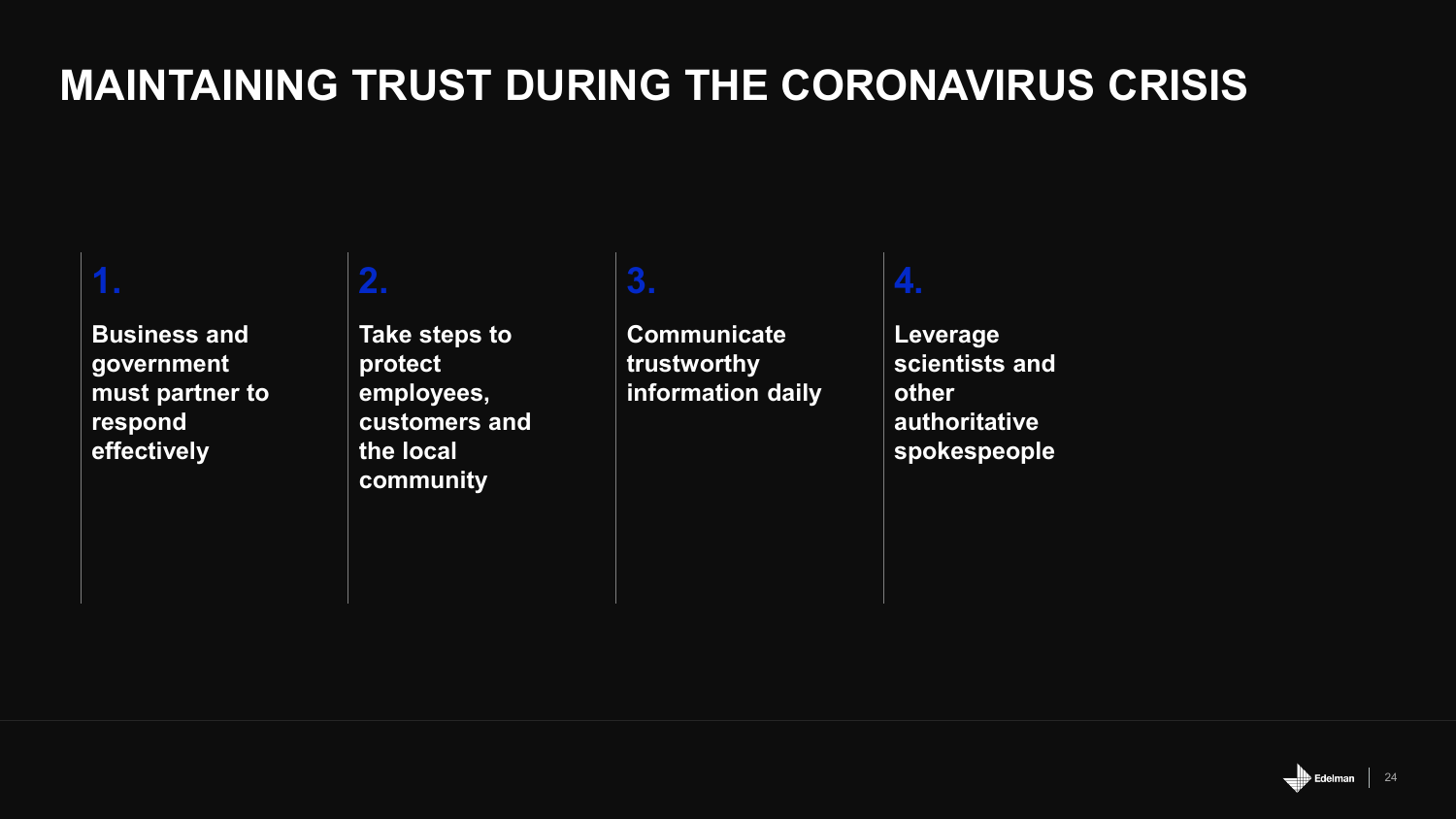# **APPENDIX: EMPLOYER EXPECTATIONS BY COUNTRY**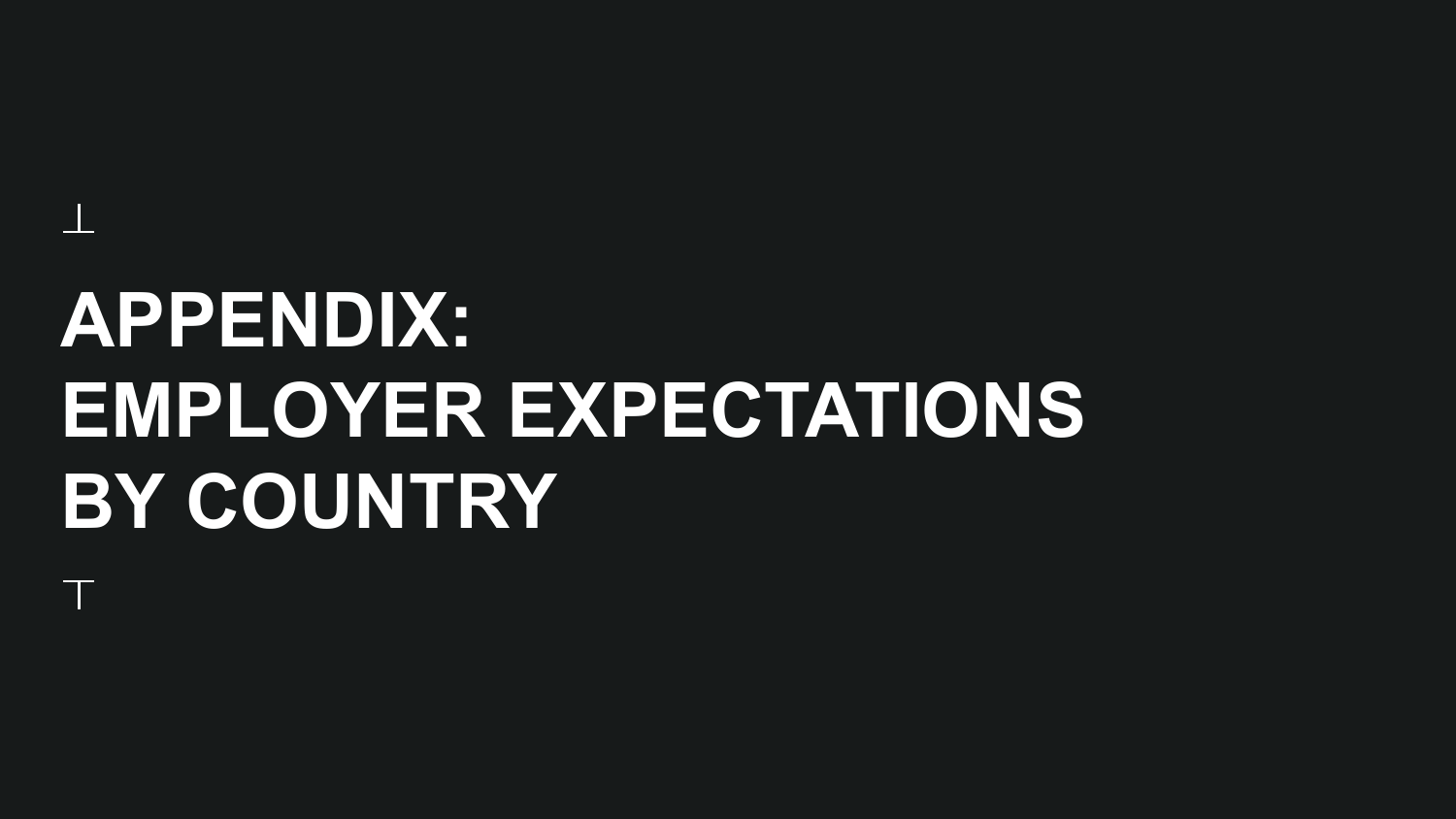#### **COUNTRY DATA: EMPLOYERS EXPECTED TO ADAPT OPERATIONS**

Percent who expect their employer to take each action

|                                               | Global 10 | Italy | S. Africa | <b>Brazil</b> | S. Korea | Canada | Germany | <b>France</b> | Japan | U.K. | <b>U.S.</b> |
|-----------------------------------------------|-----------|-------|-----------|---------------|----------|--------|---------|---------------|-------|------|-------------|
| Make one or more<br>of these changes<br>(net) | 79        | 86    | 85        | 83            | 78       | 78     | 77      | 76            | 76    | 74   | 73          |
| Remote working                                | 47        | 59    | 56        | 49            | 47       | 47     | 41      | 49            | 39    | 43   | 43          |
| Cancel non-essential<br>meetings/events       | 45        | 51    | 49        | 40            | 57       | 45     | 35      | 42            | 51    | 45   | 40          |
| Reduced direct<br>contact                     | 44        | 58    | 56        | 48            | 46       | 43     | 38      | 39            | 38    | 37   | 35          |
| Contingency plans                             | 42        | 40    | 55        | 42            | 40       | 46     | 45      | 32            | 31    | 43   | 40          |
| <b>Business travel bans</b>                   | 40        | 42    | 49        | 49            | 44       | 41     | 42      | 40            | 41    | 27   | 29          |

**2020 Edelman Trust Barometer Special Report: Trust and the Coronavirus.** Q15. Which of the following do you expect your employer to do in response to the virus? Pick all that apply. Question shown to those who have heard of the virus and are employees (Q1/1 AND Q43/1). 10-mkt avg. Employees who expect employer to make changes to operations is a net of r11-r15. Data collected between March 6 and March 10, 2020.